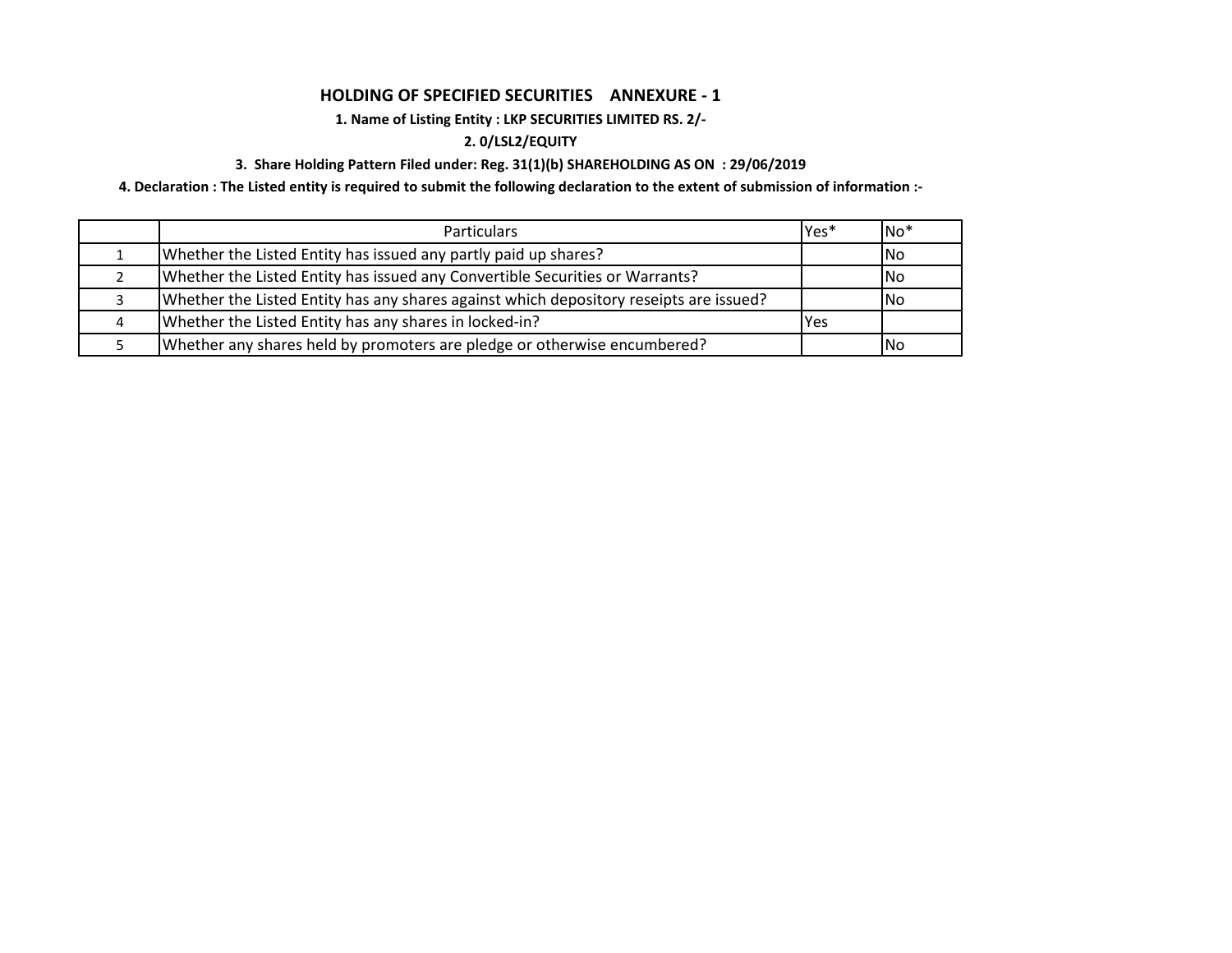### **Table I - Summary Statement holding of specified securities**

| Categ       | Category of shareholder (II)        | Nos. of share | No. of fully | No. of Partly No. of              |                |           | Total Nos. Shareholding | No of voting Rights held in each class of |                     | No of shares    | <b>Total</b> | Number of Locked in shares |                                        | <b>Number of shares</b> |              | Number of            |              |              |
|-------------|-------------------------------------|---------------|--------------|-----------------------------------|----------------|-----------|-------------------------|-------------------------------------------|---------------------|-----------------|--------------|----------------------------|----------------------------------------|-------------------------|--------------|----------------------|--------------|--------------|
| $ $ ory (I) |                                     | holders (III) | paid up      | paid-up equity shares shares held |                |           | as a % of               |                                           | securities (IX)     |                 |              | underlying Shareholding    |                                        | (XII)                   |              | pledged or otherwise |              |              |
|             |                                     |               | equity       | shares held (V) underly           |                | $(VII =$  | total no.of             |                                           |                     |                 |              | outstanding<br>as a %      |                                        |                         |              | encumbered (XIII)    |              | shares held  |
|             |                                     |               | shares held  |                                   | ing            | $IV+V+VI$ | shares                  |                                           | No of voting Rights |                 |              |                            | Total as   convertible   assuming full |                         |              |                      |              |              |
|             |                                     |               | (IV)         |                                   | Deposit        |           | Calculated              | <b>Class X</b>                            | Class <sup>1</sup>  | <b>Total</b>    | a % of       |                            | Securities   Conversion of             | No.(a)                  | As a % of    | No.(a)               | As a % of    | dematerializ |
|             |                                     |               |              |                                   | ory            |           | as per SCRR,            |                                           |                     |                 | $(A+B+C)$    | (including                 | convertible                            |                         | Total shares |                      | Total shares | ed Form      |
|             |                                     |               |              |                                   | <b>Receipt</b> |           | 1957) (VIII)            |                                           |                     |                 |              |                            | warrants) $(X)$ securities (as a       |                         | held (b)     |                      | held (b)     | (XIV)        |
|             |                                     |               |              |                                   | s (VI)         |           | As a % of               |                                           |                     |                 |              |                            | % of diluted                           |                         |              |                      |              |              |
|             |                                     |               |              |                                   |                |           | $(A+B+C2)$              |                                           |                     |                 |              |                            | share capital)                         |                         |              |                      |              |              |
| (A)         | Promoter and Promoter Group         |               | 48817856     |                                   |                | 48817856  | 66.03                   | 48817856                                  |                     | 48817856        | 66.03        |                            | 66.03                                  | 14644260                | 30.00        |                      | 0.00         | 48817856     |
| (B)         | Public                              | 6497          | 25116880     |                                   |                | 25116880  | 33.97                   | 25116880                                  |                     | 25116880        | 33.97        |                            | 33.97                                  | 37400                   | 0.15         |                      | N/A          | 22933850     |
| (C)         | Non Promoter - Non Public           |               |              |                                   |                |           |                         |                                           |                     |                 |              |                            |                                        |                         |              |                      |              |              |
| (C1)        | Shares underlying DRs               |               |              |                                   |                |           | 0.00                    |                                           |                     |                 | 0.00         |                            | 0.00                                   |                         | 0.00         | N/A                  | N/A          |              |
|             | (C2) Shares held by Employee Trusts |               |              |                                   |                |           | 0.00                    |                                           |                     |                 | 0.00         |                            | 0.00                                   |                         | 0.00         | N/A                  | N/A          |              |
|             | Total                               | 6505          | 73934736     |                                   |                | 73934736  | 100.00                  | 73934736                                  |                     | 73934736 100.00 |              |                            | 100.00                                 | 14681660                | 19.86        |                      | 0.00         | 71751706     |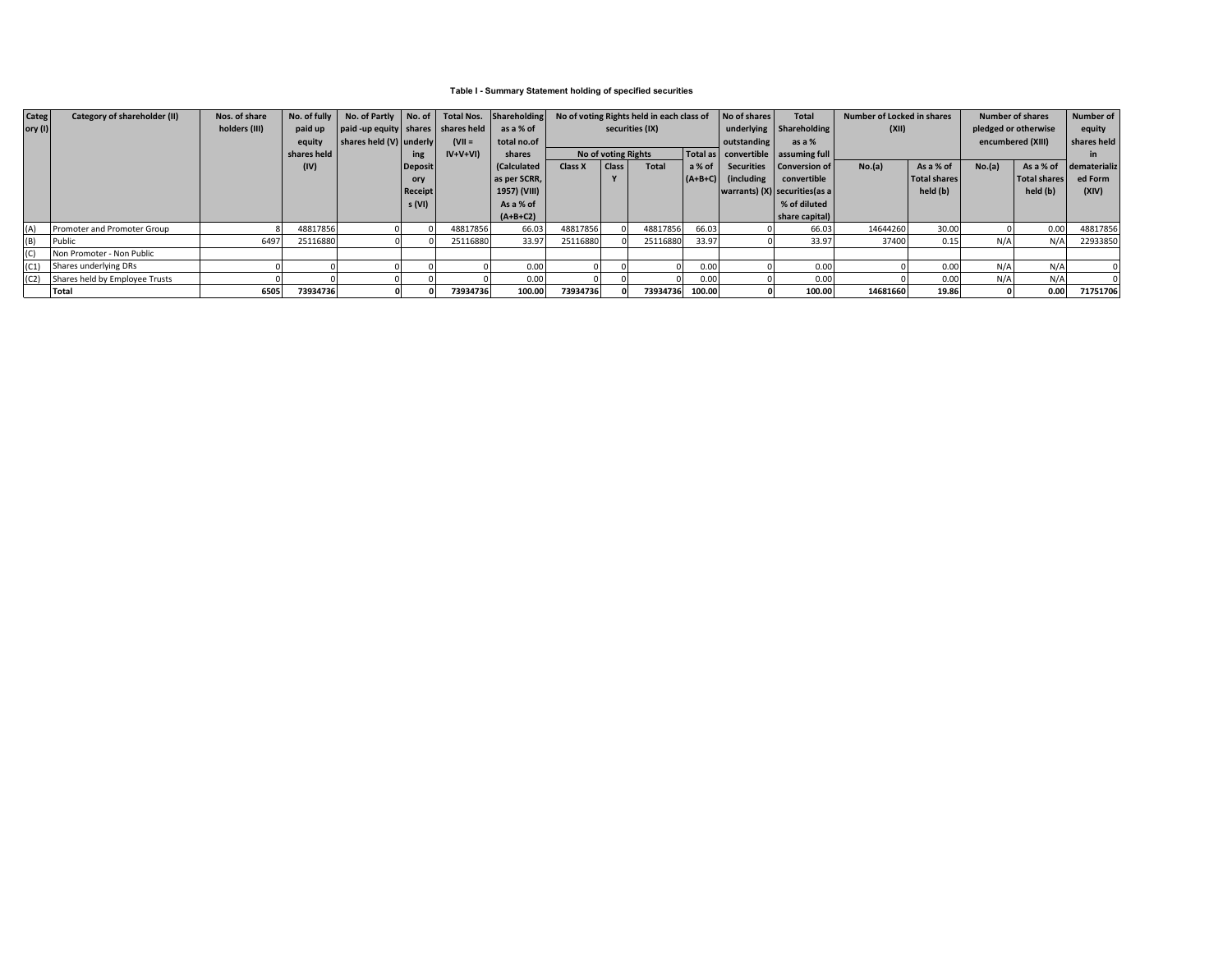### **Table II - Statement showing Shareholding Pattern of the Promoter and Promoter Group**

|         |                                               |            |          |                                |        |                      |                   |               |                                           |                     |                 |              | <b>Total</b>      |                      |              |                            |                         |                     |              |
|---------|-----------------------------------------------|------------|----------|--------------------------------|--------|----------------------|-------------------|---------------|-------------------------------------------|---------------------|-----------------|--------------|-------------------|----------------------|--------------|----------------------------|-------------------------|---------------------|--------------|
|         |                                               |            |          |                                | No. of |                      |                   |               | No of voting Rights held in each class of |                     |                 |              |                   | Shareholding as a    |              |                            | <b>Number of shares</b> |                     |              |
|         |                                               |            |          |                                | Partly |                      |                   |               |                                           |                     | securities (IX) |              | No of shares      | % assuming full      |              | <b>Number of Locked in</b> | pledged or otherwise    |                     | Number of    |
|         |                                               |            |          |                                | paid-  |                      |                   | Shareholdin   |                                           | No of voting Rights |                 | Total as     | underlying        | <b>Conversion of</b> | shares (XII) |                            | encumbered (XIII)       |                     | equity       |
|         |                                               |            |          |                                |        |                      |                   | g % calculate | Class X                                   | Class               | <b>Total</b>    | a % of       | outstanding       | convertible          | No.(a)       | As a % of                  | No.(a)                  | As a % of           | shares held  |
|         |                                               |            |          |                                |        | equity No. of shares | <b>Total Nos.</b> | as per SCRR   |                                           | Y                   |                 | <b>Total</b> | convertible       | securities (as a %   |              | <b>Total shares</b>        |                         | <b>Total shares</b> | in           |
|         |                                               |            |          | No. of fully                   | shares | underlying           | shares held       | 1957 As a %   |                                           |                     |                 | voting       | <b>Securities</b> | of diluted share     |              | held (b)                   |                         | held (b)            | dematerializ |
|         | <b>Category &amp; Name of the Shareholder</b> |            |          | Nos. of share paid up equity   | held   | <b>Depository</b>    | $(VII =$          | of $(A+B+C2)$ |                                           |                     |                 | rights       | (including        | capital) (XI)        |              |                            |                         |                     | ed Form      |
|         |                                               | PAN(II)    |          | holders (III) shares held (IV) | (V)    | <b>Receipts (VI)</b> | $IV+V+VI$         | (VIII)        |                                           |                     |                 |              | warrants) (X)     | $=(VII)+(X)$ as a %  |              |                            |                         |                     | (XIV)        |
|         | Indian                                        |            |          |                                |        |                      |                   |               |                                           |                     |                 |              |                   |                      |              |                            |                         |                     |              |
|         | Individuals/HUFs                              |            |          |                                |        |                      |                   | 0.00          |                                           |                     |                 | 0.00         |                   | 0.00                 |              | 0.00                       |                         | 0.00                |              |
| (b)     | Central Govt./State Govt.                     |            |          |                                |        |                      |                   | 0.00          |                                           |                     |                 | 0.00         |                   | 0.00                 |              | 0.00                       |                         | 0.00                |              |
| (c)     | Financial Institutions/Banks                  |            |          |                                |        |                      |                   | 0.00          |                                           |                     |                 | 0.00         |                   | 0.00                 |              | 0.00                       |                         | 0.00                |              |
| (d)     | Any Other(specify)                            |            |          |                                |        |                      |                   |               |                                           |                     |                 |              |                   |                      |              |                            |                         |                     |              |
| $(d-1)$ | <b>Corporate Bodies</b>                       |            |          | 24662120                       |        |                      | 24662120          | 33.36         | 24662120                                  |                     | 24662120        | 33.36        |                   | 33.36                |              | 0.00                       | $\Omega$                | 0.00                | 24662120     |
|         | <b>BHAVANA HOLDINGS PRIVATE</b>               |            |          |                                |        |                      |                   |               |                                           |                     |                 |              |                   |                      |              |                            |                         |                     |              |
|         | LIMITED                                       | AAACB2152R |          | 8722030                        |        |                      | 8722030           | 11.80         | 8722030                                   |                     | 8722030         | 11.80        |                   | 11.80                | $\Omega$     | 0.00                       |                         | 0.00                | 8722030      |
|         |                                               |            |          |                                |        |                      |                   |               |                                           |                     |                 |              |                   |                      |              |                            |                         |                     |              |
|         | SEA GLIMPSE INVESTMENTS PVT LTD AAACS8600H    |            |          | 15940090                       |        |                      | 15940090          | 21.56         | 15940090                                  |                     | 15940090        | 21.56        |                   | 21.56                | $\Omega$     | 0.00                       |                         | 0.00                | 15940090     |
| $(d-2)$ | Directors                                     |            |          | 604332                         |        |                      | 604332            | 0.82          | 604332                                    |                     | 604332          | 0.82         |                   | 0.82                 | $\Omega$     | 0.00                       | $\Omega$                | 0.00                | 604332       |
|         | PRATIK M DOSHI                                | ACQPD7772E |          | 604332                         |        |                      | 604332            | 0.82          | 604332                                    |                     | 604332          | 0.82         |                   | 0.82                 | $\Omega$     | 0.00                       | $\Omega$                | 0.00                | 604332       |
| $(d-3)$ | <b>Directors Relatives</b>                    |            |          | 23551404                       |        |                      | 23551404          | 31.85         | 23551404                                  |                     | 23551404        | 31.85        |                   | 31.85                | 14644260     | 62.18                      | $\Omega$                | 0.00                | 23551404     |
|         | MAHENDRA VASANTRAI DOSHI                      | AABPD2864Q |          | 9161700                        |        |                      | 9161700           | 12.39         | 9161700                                   |                     | 9161700         | 12.39        |                   | 12.39                | 2305044      | 25.16                      |                         | 0.00                | 9161700      |
|         | MAHENDRA VASANTRAI DOSHI                      | AAAFL0114A |          | 13089354                       |        |                      | 13089354          | 17.70         | 13089354                                  |                     | 1308935         | 17.70        |                   | 17.70                | 12339216     | 94.27                      |                         | 0.00                | 13089354     |
|         | <b>IRA PRATIK DOSHI</b>                       | BUNPD4245E |          | 600000                         |        |                      | 600000            | 0.81          | 600000                                    |                     | 600000          | 0.81         |                   | 0.81                 |              | 0.00                       | $\Omega$                | 0.00                | 600000       |
|         | SAMAYA PRATIK DOSHI                           | CEUPD9593K |          | 600000                         |        |                      | 600000            | 0.81          | 600000                                    |                     | 600000          | 0.81         |                   | 0.81                 |              | 0.00                       |                         | 0.00                | 600000       |
|         | SHITAL A SONPAL                               | AADPD1185C |          | 100350                         |        |                      | 100350            | 0.14          | 100350                                    |                     | 10035           | 0.14         |                   | 0.14                 |              | 0.00                       | $\Omega$                | 0.00                | 100350       |
|         | Sub Total (A)(1)                              |            |          | 4881785                        |        |                      | 48817856          | 66.03         | 48817856                                  |                     | 4881785         | 66.03        |                   | 66.03                | 14644260     | 30.00                      |                         | 0.00                | 48817856     |
|         | Foreign                                       |            |          |                                |        |                      |                   |               |                                           |                     |                 |              |                   |                      |              |                            |                         |                     |              |
|         |                                               |            |          |                                |        |                      |                   |               |                                           |                     |                 |              |                   |                      |              |                            |                         |                     |              |
|         | Individuals(NRI/Foreign Individuals)          |            |          |                                |        |                      |                   | 0.00          |                                           |                     |                 | 0.00         |                   | 0.00                 | $\Omega$     | 0.00                       |                         | 0.00                |              |
| (b)     | Government                                    |            |          | $\Omega$                       |        |                      |                   | 0.00          |                                           |                     |                 | 0.00         |                   | 0.00                 | $\Omega$     | 0.00                       |                         | 0.00                | $\Omega$     |
| (c)     | Institutions                                  |            | $\Omega$ | $\Omega$                       |        | $\Omega$             |                   | 0.00          |                                           |                     |                 | 0.00         |                   | 0.00                 |              | 0.00                       |                         | 0.00                |              |
| (d)     | Foreign Portfolio Investor                    |            |          |                                |        |                      |                   | 0.00          |                                           |                     |                 | 0.00         |                   | 0.00                 |              | 0.00                       |                         | 0.00                |              |
| (e)     | Any Other(specify)                            |            |          |                                |        |                      |                   |               |                                           |                     |                 |              |                   |                      |              |                            |                         |                     |              |
|         | Sub Total (A)(2)                              |            |          |                                |        |                      |                   | 0.00          |                                           |                     |                 | 0.00         |                   | 0.00                 |              | 0.00                       |                         | 0.00                |              |
|         |                                               |            |          |                                |        |                      |                   |               |                                           |                     |                 |              |                   |                      |              |                            |                         |                     |              |
|         | <b>Total Shareholding of Promoter and</b>     |            |          |                                |        |                      |                   |               |                                           |                     |                 |              |                   |                      |              |                            |                         |                     |              |
|         | Promoter Group (A)=(A)(1)+(A)(2)              |            |          | 48817856                       |        |                      | 48817856          | 66.03         | 48817856                                  |                     | 48817856        | 66.03        |                   | 66.03                | 14644260     | 30.00                      |                         | 0.00                | 48817856     |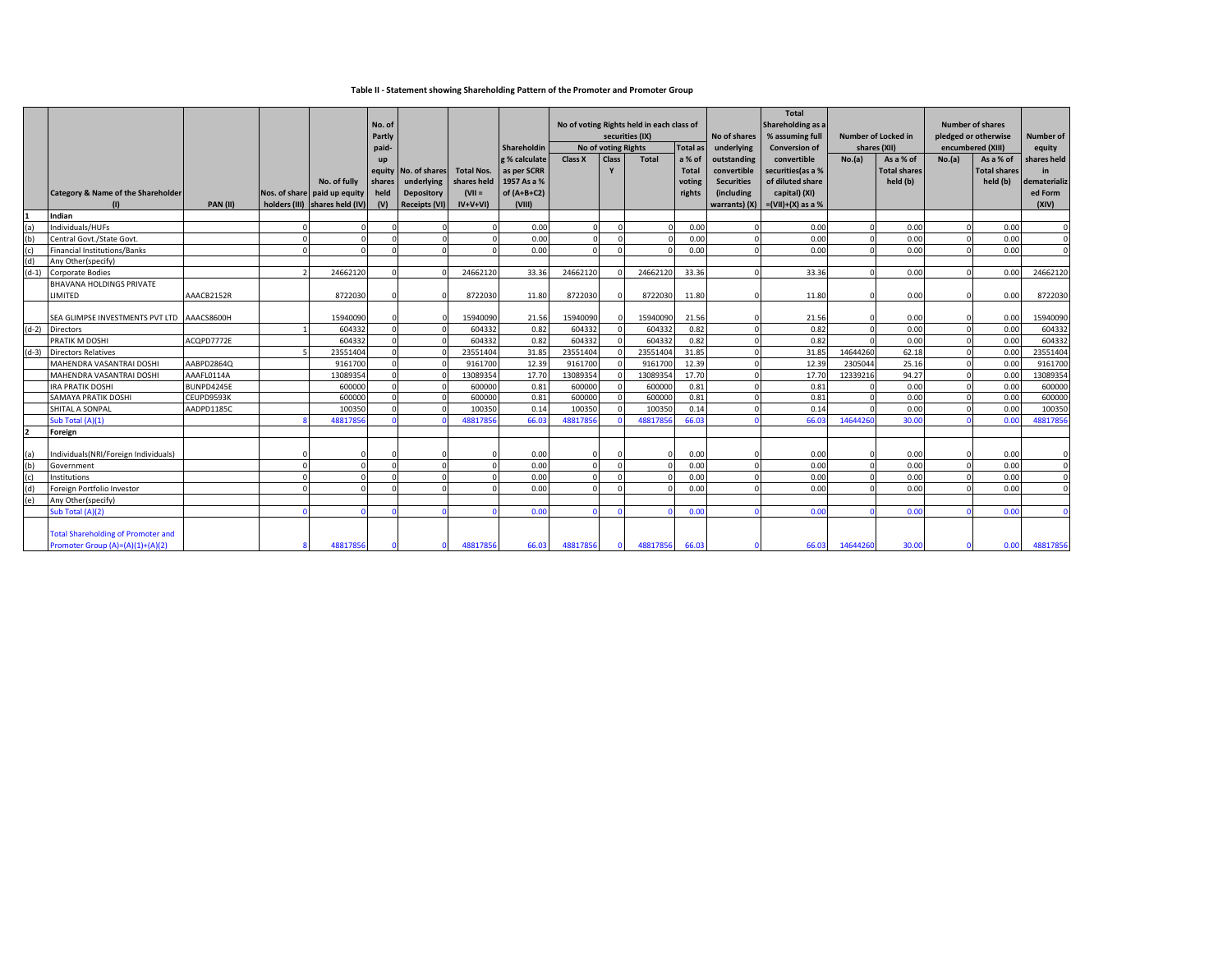### **Table III - Statement showing Shareholding Pattern of the Public Shareholder**

|                |                                                                  |            |          |                                |                      |                      |                   |                              |                                           |                                     |                 |                           |                           | <b>Total</b>                        |                      |                           |                             |                      |                       |
|----------------|------------------------------------------------------------------|------------|----------|--------------------------------|----------------------|----------------------|-------------------|------------------------------|-------------------------------------------|-------------------------------------|-----------------|---------------------------|---------------------------|-------------------------------------|----------------------|---------------------------|-----------------------------|----------------------|-----------------------|
|                |                                                                  |            |          |                                | No. of               |                      |                   |                              | No of voting Rights held in each class of |                                     |                 |                           | Shareholding as a         |                                     |                      |                           | <b>Number of shares</b>     |                      |                       |
|                |                                                                  |            |          |                                | Partly               |                      |                   |                              |                                           |                                     | securities (IX) |                           | No of shares              | % assuming full                     |                      | Number of Locked in       |                             | pledged or otherwise | Number of             |
|                |                                                                  |            |          |                                | paid-                |                      |                   | Shareholdin<br>g % calculate | Class X                                   | No of voting Rights<br><b>Class</b> | <b>Total</b>    | <b>Total as</b><br>a % of | underlying<br>outstanding | <b>Conversion of</b><br>convertible | No.(a)               | shares (XII)<br>As a % of | encumbered (XIII)<br>No.(a) | As a % of            | equity<br>shares held |
|                |                                                                  |            |          |                                | up<br>equity         | No. of shares        | <b>Total Nos.</b> | as per SCRR                  |                                           |                                     |                 | <b>Total</b>              | convertible               | securities(as a %                   |                      | <b>Total shares</b>       |                             | <b>Total shares</b>  | in                    |
|                |                                                                  |            |          | No. of fully                   | shares               | underlying           | shares held       | 1957 As a %                  |                                           |                                     |                 | voting                    | <b>Securities</b>         | of diluted share                    |                      | held (b)                  |                             | held (b)             | dematerializ          |
|                | Category & Name of the shareholder                               |            |          | Nos. of share paid up equity   | held                 | <b>Depository</b>    | $(VII =$          | of $(A+B+C2)$                |                                           |                                     |                 | rights                    | (including                | capital) (XI)                       |                      |                           |                             |                      | ed Form               |
|                | (1)                                                              | PAN(II)    |          | holders (III) shares held (IV) | (V)                  | <b>Receipts (VI)</b> | $IV+V+VI$         | (VIII)                       |                                           |                                     |                 |                           | warrants) (X)             | $=(VII)+(X)$ as a %                 |                      |                           |                             |                      | (XIV)                 |
|                | Institutions                                                     |            |          |                                |                      |                      |                   |                              |                                           |                                     |                 |                           |                           |                                     |                      |                           |                             |                      |                       |
| (a)            | Mutual Funds                                                     |            |          | 4200                           | $\Omega$             |                      | 4200              | 0.01                         | 4200                                      | $\Omega$                            | 4200            | 0.01                      |                           | 0.01                                | $\Omega$             | 0.00                      | $\Omega$                    | 0.00                 | $\Omega$              |
| (b)            | Venture Capital Funds                                            |            | $\Omega$ |                                | $\Omega$             | $\Omega$             |                   | 0.00                         |                                           | $\Omega$                            |                 | 0.00                      | $\Omega$                  | 0.00                                | $\Omega$             | 0.00                      | $\Omega$                    | 0.00                 | $\Omega$              |
| (c)            | Alternate Investments Funds                                      |            | $\Omega$ |                                | $\mathbf{0}$         | $\Omega$             |                   | 0.00                         |                                           | $\Omega$                            |                 | 0.00                      |                           | 0.00                                | $\Omega$             | 0.00                      | $\Omega$                    | 0.00                 | $\mathbf 0$           |
|                |                                                                  |            |          |                                |                      |                      |                   |                              |                                           |                                     |                 |                           |                           |                                     |                      |                           |                             |                      | $\Omega$              |
| (d)<br>(e)     | Foreign Venture Capital Investors<br>Foreign Portfolio Investors |            |          | 2149504                        | $\Omega$             |                      | 2149504           | 0.00<br>2.91                 | 2149504                                   |                                     | 2149504         | 0.00<br>2.91              |                           | 0.00<br>2.91                        | $\Omega$<br>$\Omega$ | 0.00<br>0.00              | $\Omega$                    | 0.00<br>0.00         | 2149504               |
|                | INDIA MAX INVESTMENT FUND                                        |            |          |                                |                      |                      |                   |                              |                                           |                                     |                 |                           |                           |                                     |                      |                           |                             |                      |                       |
|                | <b>LIMITED</b>                                                   | AABCI5500R |          | 2149504                        | $\Omega$             | $\Omega$             | 2149504           | 2.91                         | 2149504                                   |                                     | 2149504         | 2.91                      |                           | 2.91                                | $\Omega$             | 0.00                      | n                           | 0.00                 | 2149504               |
|                | Financial Institutions/Banks                                     |            |          | 15300                          | $\Omega$             |                      | 15300             | 0.02                         | 15300                                     | $\Omega$                            | 15300           | 0.02                      | $\Omega$                  | 0.02                                | $\Omega$             | 0.00                      | $\Omega$                    | 0.00                 | 300                   |
| (g)            | <b>Insurance Companies</b>                                       |            | $\Omega$ | $\Omega$                       | $\Omega$             | $\Omega$             | $\Omega$          | 0.00                         |                                           | $\Omega$                            | $\sqrt{ }$      | 0.00                      | $\Omega$                  | 0.00                                | $\Omega$             | 0.00                      | $\Omega$                    | 0.00                 | $\mathbf{0}$          |
|                | Provident Funds / Pension Funds                                  |            | $\Omega$ |                                | $\overline{0}$       | $\Omega$             | $\sqrt{ }$        | 0.00                         |                                           | $\Omega$                            | $\Omega$        | 0.00                      |                           | 0.00                                | $\Omega$             | 0.00                      | $\Omega$                    | 0.00                 | $\mathbf 0$           |
|                | Any other (specify)                                              |            |          |                                |                      |                      |                   |                              |                                           |                                     |                 |                           |                           |                                     |                      |                           |                             |                      |                       |
|                | Sub Total (B)(1)                                                 |            |          | 216900                         | $\Omega$             |                      | 216900            | 2.93                         | 216900                                    |                                     | 216900          | 2.93                      |                           | 2.93                                |                      | 0.0                       |                             | 0.00                 | 214980                |
|                |                                                                  |            |          |                                |                      |                      |                   |                              |                                           |                                     |                 |                           |                           |                                     |                      |                           |                             |                      |                       |
|                | <b>Central Government/State</b>                                  |            |          |                                |                      |                      |                   |                              |                                           |                                     |                 |                           |                           |                                     |                      |                           |                             |                      |                       |
|                | Government(s)/ President of India                                |            |          |                                |                      |                      |                   |                              |                                           |                                     |                 |                           |                           |                                     |                      |                           |                             |                      |                       |
| (a)            | Central Govt./State Govt.<br>ub Total (B)(2)                     |            | $\Omega$ |                                | $\mathbf{0}$         |                      |                   | 0.00<br>0.00                 |                                           | $\mathbf 0$                         |                 | 0.00<br>0.00              |                           | 0.00<br>0.00                        | $\Omega$             | 0.00<br>0.00              | $\Omega$                    | 0.00<br>0.00         | $\mathbf 0$           |
|                | <b>Non-Institutions</b>                                          |            |          |                                |                      |                      |                   |                              |                                           |                                     |                 |                           |                           |                                     |                      |                           |                             |                      |                       |
| (a)            | ndividual                                                        |            |          |                                |                      |                      |                   |                              |                                           |                                     |                 |                           |                           |                                     |                      |                           |                             |                      |                       |
|                | Ind-Hold nominal shr capital upto                                |            |          |                                |                      |                      |                   |                              |                                           |                                     |                 |                           |                           |                                     |                      |                           |                             |                      |                       |
| (ai)           | Rs.2L                                                            |            | 6087     | 12224469                       | $\Omega$             | $\Omega$             | 12224469          | 16.53                        | 12224469                                  |                                     | 12224469        | 16.53                     |                           | 16.53                               | 37300                | 0.31                      |                             | 0.00                 | 10685495              |
|                | Ind-Hold nominal shr capital in excess                           |            |          |                                |                      |                      |                   |                              |                                           |                                     |                 |                           |                           |                                     |                      |                           |                             |                      |                       |
| (aii)          | of Rs.2L                                                         |            |          | 1844646                        | $\Omega$             | $\Omega$             | 1844646           | 2.49                         | 1844646                                   |                                     | 1844646         | 2.49                      |                           | 2.49                                | $\Omega$             | 0.00                      |                             | 0.00                 | 1844646               |
|                | SAYANTA BASU                                                     | AHXPB9515B |          | 917352                         | $\mathbf{0}$         | $\Omega$             | 917352            | 1.24                         | 917352                                    | $\Omega$                            | 917352          | 1.24                      | $\Omega$                  | 1.24                                | $\overline{0}$       | 0.00                      | $\mathbf{0}$                | 0.00                 | 917352                |
| (b)            | NBFCs Registered with RBI                                        |            |          | 850                            | $\overline{0}$       | $\Omega$             | 850               | 0.00                         | 850                                       | $\Omega$                            | 850             | 0.00                      |                           | 0.00                                | $\Omega$             | 0.00                      | $\Omega$                    | 0.00                 | 850                   |
| (c)            | <b>Employees Trusts</b>                                          |            |          |                                | $\Omega$             | $\Omega$             | $\Omega$          | 0.00                         |                                           | $\Omega$                            |                 | 0.00                      |                           | 0.00                                | $\Omega$             | 0.00                      | $\Omega$                    | 0.00                 | $\Omega$              |
|                | <b>Overseas Depositories (holding DRs)</b>                       |            | $\Omega$ |                                | $\Omega$             |                      | $\Omega$          | 0.00                         |                                           | $\Omega$                            | C               | 0.00                      |                           | 0.00                                | $\mathbf 0$          | 0.00                      |                             | 0.00                 | $\mathbf 0$           |
| (d)<br>(e)     | (balancing figure)<br>Any Other(specify)                         |            |          |                                |                      | 0                    |                   |                              |                                           |                                     |                 |                           |                           |                                     |                      |                           |                             |                      |                       |
|                |                                                                  |            |          |                                |                      |                      |                   |                              |                                           |                                     |                 |                           |                           |                                     |                      |                           |                             |                      |                       |
| $(e-1)$        | Non Resident Indians (Individuals)                               |            | 274      | 1121854                        | n                    |                      | 1121854           | 1.52                         | 1121854                                   |                                     | 1121854         | 1.52                      |                           | 1.52                                | $\Omega$             | 0.00                      |                             | 0.00                 | 545104                |
| $(e-2)$        | Corporate Bodies                                                 |            | 108      | 3346107                        | $\Omega$             |                      | 3346107           | 4.53                         | 3346107                                   | $\Omega$                            | 3346107         | 4.53                      |                           | 4.53                                | $\Omega$             | 0.00                      | $\Omega$                    | 0.00                 | 3298101               |
|                | MARYTIME TRIMPEX PRIVATE                                         |            |          |                                |                      |                      |                   |                              |                                           |                                     |                 |                           |                           |                                     |                      |                           |                             |                      |                       |
|                | <b>LIMITED</b>                                                   | AACCM0463C |          | 784794                         | $\Omega$             |                      | 784794            | 1.06                         | 784794                                    |                                     | 784794          | 1.06                      |                           | 1.06                                | $\Omega$             | 0.00                      |                             | 0.00                 | 784794                |
|                |                                                                  |            |          |                                |                      |                      |                   |                              |                                           |                                     |                 |                           |                           |                                     |                      |                           |                             |                      |                       |
|                | GROVSNOR INVESTMENT FUND LTD                                     | AADCG9900H |          | 1941694                        | $\Omega$             | $\Omega$             | 1941694           | 2.63                         | 1941694                                   | $\Omega$                            | 1941694         | 2.63                      |                           | 2.63                                | $\Omega$             | 0.00                      |                             | 0.00                 | 1941694               |
| $(e-3)$        | <b>Directors</b>                                                 |            |          | 39976                          | $\overline{0}$       | $\Omega$             | 39976             | 0.05                         | 39976                                     | $\Omega$                            | 39976           | 0.05                      |                           | 0.05                                | 100                  | 0.25                      | $\Omega$                    | 0.00                 | 39876                 |
| $e-4$          | Trusts                                                           |            |          | 1200                           | $\Omega$             | $\Omega$             | 1200              | 0.00                         | 1200                                      | $\Omega$                            | 1200            | 0.00                      |                           | 0.00                                | $\Omega$             | 0.00                      | $\Omega$                    | 0.00                 | 1200                  |
| $e-5)$         | <b>Clearing Member</b>                                           |            |          | 3030<br>810                    | $\Omega$<br>$\Omega$ | $\Omega$<br>$\Omega$ | 3030              | 0.00<br>0.00                 | 3030<br>810                               | $\Omega$<br>$\Omega$                | 3030            | 0.00                      | $\Omega$                  | 0.00<br>0.00                        | $\Omega$<br>$\Omega$ | 0.00<br>0.00              | $\Omega$<br>$\Omega$        | 0.00<br>0.00         | 3030                  |
| (e-6)<br>(e-7) | Corporate Body - Broker<br>Foreign Corporate Bodies              |            |          | 4364934                        | $\Omega$             | $\Omega$             | 810<br>4364934    | 5.90                         | 4364934                                   |                                     | 810<br>4364934  | 0.00<br>5.90              |                           | 5.90                                | $\Omega$             | 0.00                      | $\Omega$                    | 0.00                 | 810<br>4364934        |
|                | <b>AGRUD CAPITAL PTE LTD</b>                                     | AAHCA8709N |          | 4364934                        | $\mathbf 0$          |                      | 4364934           | 5.90                         | 4364934                                   | $\Omega$                            | 4364934         | 5.90                      |                           | 5.90                                | $\Omega$             | 0.00                      | $\mathbf 0$                 | 0.00                 | 436493                |
|                | Sub Total (B)(3)                                                 |            | 648      | 2294787                        | $\Omega$             |                      | 2294787           | 31.04                        | 2294787                                   |                                     | 229478          | 31.04                     |                           | 31.04                               | 37400                | 0.16                      |                             | 0.00                 | 2078404               |
|                | <b>Total Public Shareholding</b>                                 |            |          |                                |                      |                      |                   |                              |                                           |                                     |                 |                           |                           |                                     |                      |                           |                             |                      |                       |
|                | $(B)=(B)(1)+(B)(2)+(B)(3)$                                       |            | 6497     | 25116880                       |                      | $\mathbf{0}$         | 25116880          | 33.97                        | 25116880                                  | $\Omega$                            | 25116880        | 33.97                     |                           | 33.97                               | 37400                | 0.15                      |                             | 0.00                 | 22933850              |